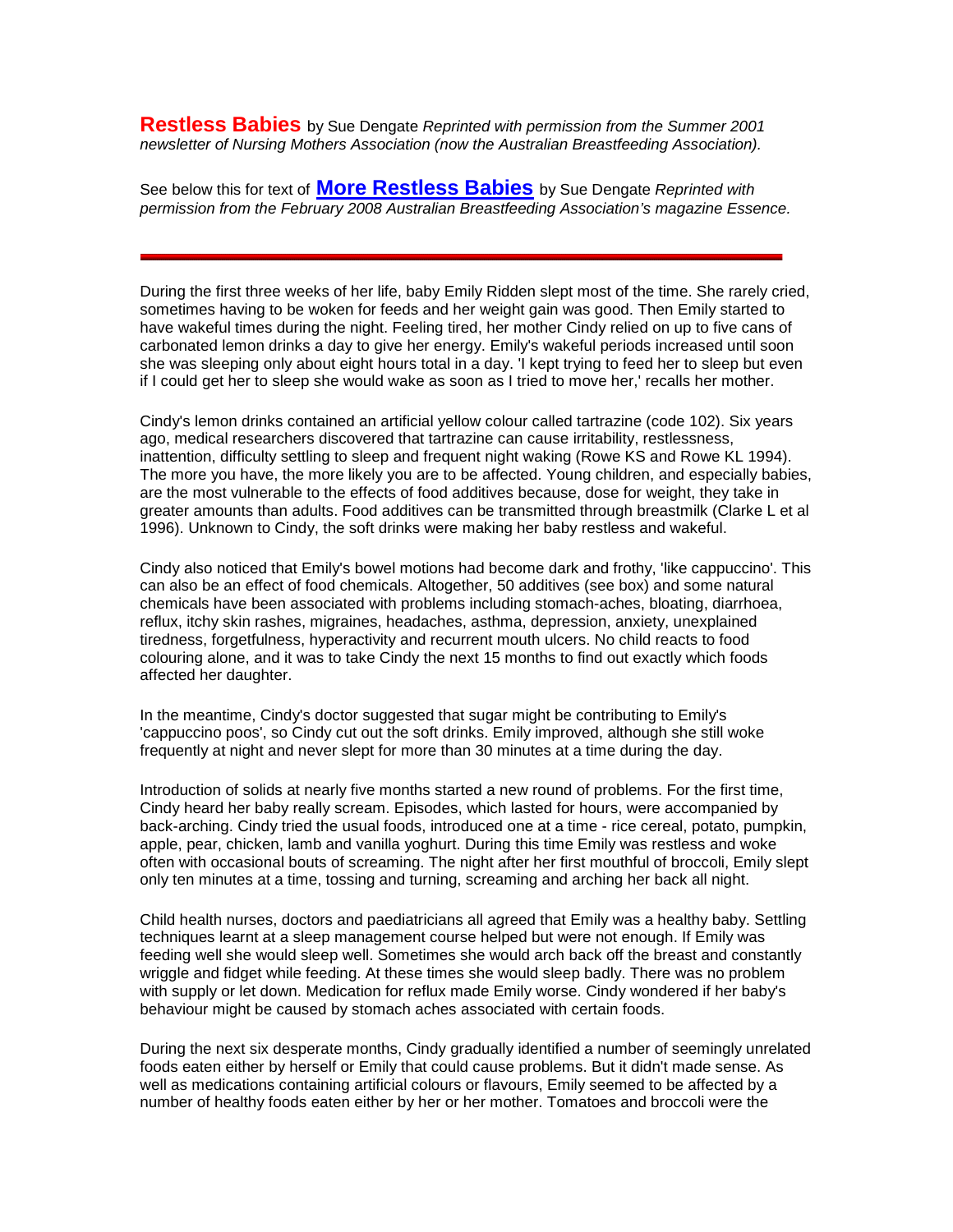worst. Eventually Cindy found a doctor who could interpret these reactions. Broccoli and tomatoes are very high in a number of food chemicals including salicylates. Cindy Ridden's daughter is one of an estimated ten per cent of the population who react to these natural chemicals.

Salicylates (sal-i-sill-ates) are one of many chemicals that all plants have developed to protect themselves. Most people are able to detoxify many of these poisonous chemicals. However, some common foods contain enough of these chemicals to cause reactions in sensitive people. Intolerance to aspirin, which is a form of salicylate, is well recognised. Yet most people are unaware that significant amounts of salicylates occur naturally in foods such as fruits, fruit juices, vegetables, herbs, spices, nuts, wines, tea and coffee. According to researchers at Sydney's Royal Prince Alfred Hospital, an average Australian diet may contain up to 100 mg of natural salicylate per day (Swain AR et al 1985). This quantity can easily trigger food intolerance symptoms in sensitive people. Salicylate intolerance is usually difficult to identify since salicylates are eaten so frequently.

Reactions to food chemicals are not true allergic reactions, so they cannot be confirmed by allergy testing. The only way to be certain of which food chemicals affect you is to try a strict elimination diet for three weeks, followed by careful reintroduction, or challenges, of certain food chemicals. This is to make sure that healthy foods are not avoided unnecessarily. Cindy was referred to a dietitian who started them both on the Simplified Elimination Diet from Royal Prince Alfred Hospital. When she and Emily began the elimination diet, Emily improved almost immediately.

Three days later, Emily worsened again. By now, Cindy had read my book *Fed Up* and, discouraged, she phoned me from Perth. We had a lot to talk about. Seventeen years ago, I lived through the same experiences with my daughter. The elimination diet was not available then. Food intolerance symptoms can change with age and for years we lived with Rebecca's reactions, starting with colic, restlessness and wakefulness and progressing to oppositional defiance, learning difficulties and eventually a diagnosis of attention deficit disorder. Her younger brother suffered from headaches, stomach aches and skin rashes. When Rebecca was 11, we all tried the elimination diet, and everyone in the family improved in different ways. Rebecca sticks to her diet strictly and is now in her final year of school, happy and successful.

I have talked to thousands of parents who have struggled with the effects of food on their children's health or behaviour. I have experienced myself, and seen in others, that mothers who are using the elimination diet need support. They need information and child-friendly recipes, and need to be able check on little details because even one small mistake a day can ruin the effects of the diet. To help with this, I wrote *Fed Up* as a guide and support manual for parents, and established the Food Intolerance Network of Australia. We now have members from 12 countries. We publish regular newsletters, available free by email. These are displayed on the website with reader feedback and new information. Readers are welcome to ask questions by email and there is an email discussion group. Several food intolerance support groups have been established around Australia. Information about the elimination diet for management of food intolerance in children and adults was only published in the *Australian Journal of Nutrition and Dietetics* in 1996, so it is quite new.

If you suspect food intolerance in your breastfeeding baby, you might like to first try avoiding additives (see list of additives to avoid). Some people find that cutting down is enough. If you still have problems, especially if there are any relatives with food intolerance symptoms like migraine, then you might want to try the elimination diet. It is essential to be supervised by a dietitian. Your dietitian will give you two booklets from the Royal Prince Alfred Hospital. If your dietitian is supportive but inexperienced, she can refer your questions to the RPAH Allergy Unit, a group that acts as a resource for dietitians all over Australia.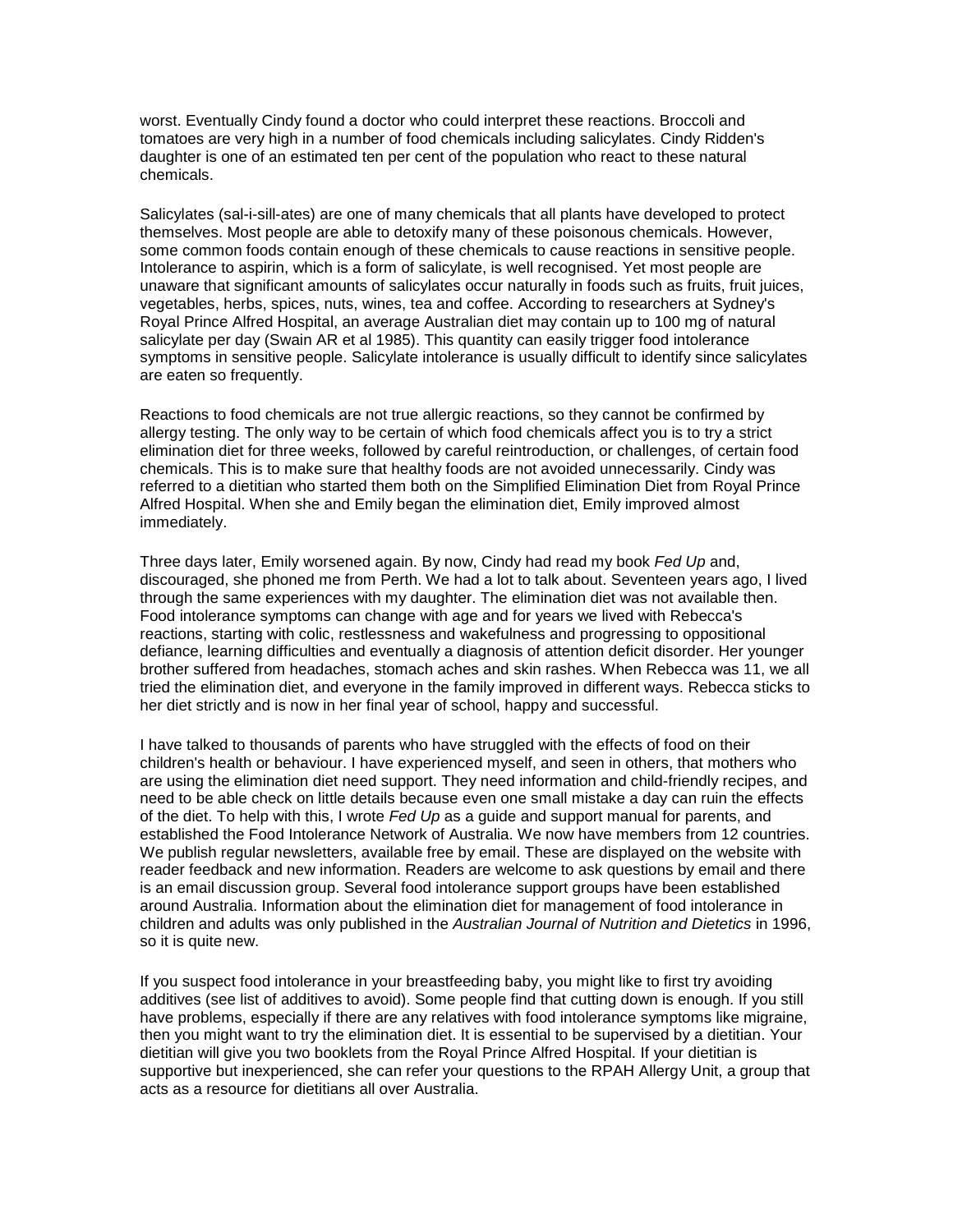Everyone is different and although some children improve within hours of starting the elimination diet, others can take longer. If there is no improvement at all within a week it is worth checking for mistakes with your dietitian. Sometime in the first two weeks, often on days four and five, symptoms worsen. These are withdrawal symptoms. These withdrawal symptoms are a good sign that the diet will work.

Eight weeks later, Cindy reports that Emily is waking only once a night. Emily can tolerate a wide range of additive-free foods including permitted fruit, vegetables, wheat, egg and sugar, but not dairy foods or salicylates. She's more settled and content than ever despite teething and as Cindy says, 'When she's happy, I'm happy'. Cindy's only regret is that she didn't know right at the beginning about food chemicals that could affect her baby.

#### **References**

Rowe KS and KL. Synthetic food colouring and behaviour: a dose-controlled, repeated measures study*. J Pediatr* 1994;125:691-8.

Swain AR, Dutton SP and Truswell AS. Salicylates in foods. *J Am Diet Assoc* 1985; 85:950-60.

Clarke L, McQueen J, Samild A and Swain A, The dietary management of food allergy and food intolerance in chidlren and adults. *Aust J Nutr Diet* 1996; 53(3):89-94.

Response from an Early Childhood Nurse to this article

#### **[129] "I am an early childhood nurse …" (November 2001)**

Our dear Rosie was born August 2000. She is our second child, so we expected that she would be a tad easier than her brother. Alas, our Rosie had many new tricks in store. For the first 4 months or so she was 'OK', I just called her 'highly strung', and 'a hormonal girl'.

By 5 months she was really quite miserable, irritable, constantly grizzling and wanting to be held (except of course when we went out anywhere, where she played the cute, smiley happy babe).

Sometimes she seemed to be in pain, and we gave panadol with some relief for only a short time. We tried the reflux, colic, etc avenues, with no improvement. My husband was very understanding and supportive, as he lived with unhappiness, and my Mum saw the other side of her, but most of my friends didn't understand our problem, as she really was a 'street angel and home devil'.

Her sleep was poor by day, but strangely, she rested reasonably overnight, some nights only waking once or twice, and generally able to resettle quite well. I think she was so exhausted after her strung out days. For the bad nights she mostly slept in our bed, where we could all get some sleep.

I am an early childhood nurse, and had great support from my two wonderful colleagues, one saw her in a really sad state when visiting us at home. We had tried me off all dairy products at  $5\frac{1}{2}$ months, as Rosie was fully breastfed. That seemed to improve things a bit, but I still felt that babies should be happy, unless they had good reason not to be. Finding the reason was the trick. We also tried a naturopath, who felt she could help with a range of herbal remedies, which we started on.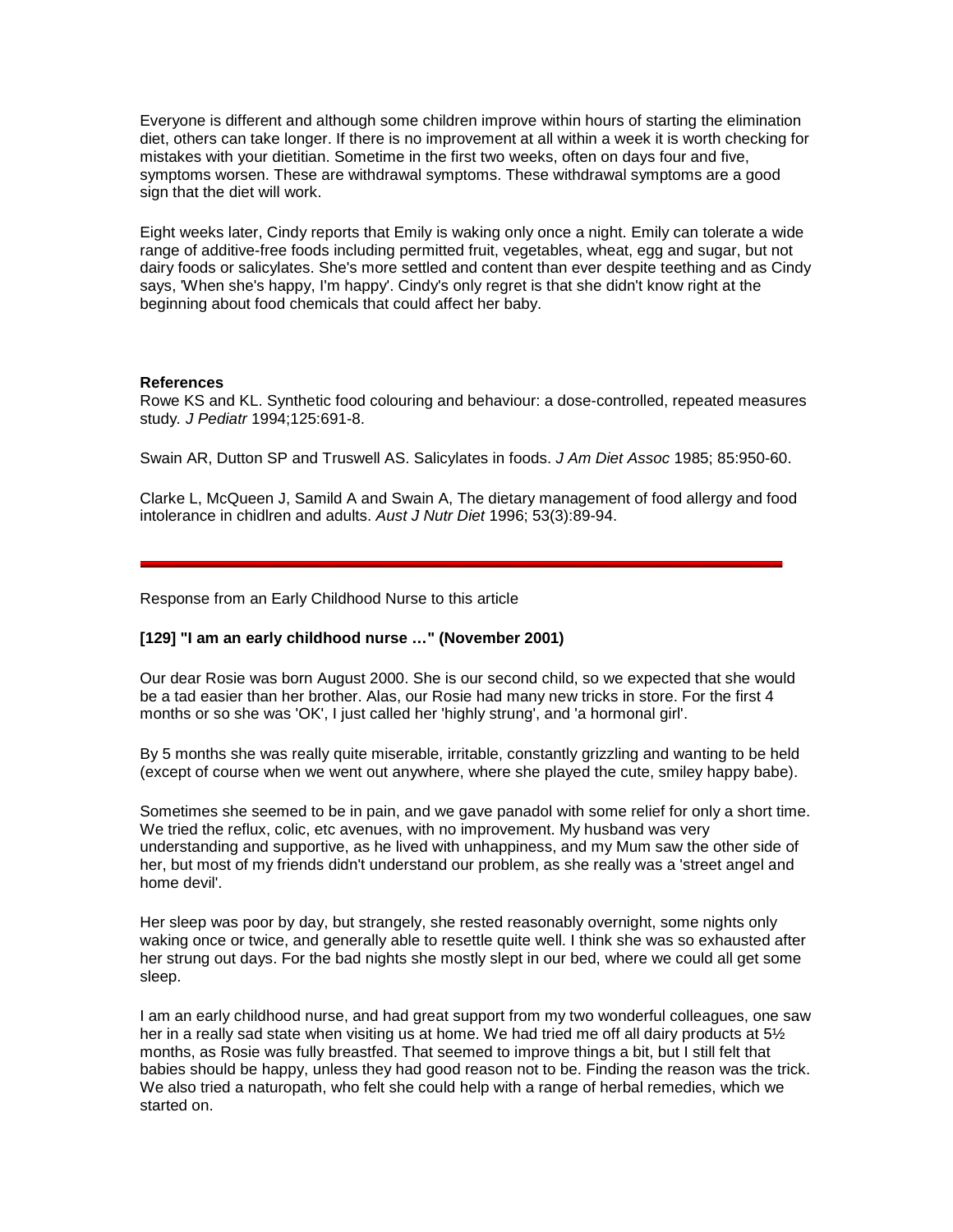Then I read your article called "Restless Babies", in the Nursing Mothers Magazine. [See "Restless Babies" article on website]. I felt the article was about us!! It was the start of a big change in our lives. We saw our local dietitian who gave us the booklets from RPAH, and discussed it. As I was breastfeeding, and she was on some solids, Rosie and I started the elimination diet when she was 7 long months old.

My very supportive husband was quite sceptical, she was such a beautiful fat healthy looking babe, how could it be diet related?? Anyway after only 3 full days on the diet, he was very apologetic for his scepticism. Our little girl was significantly happier, and so were we.

Each day seemed to get better, she now seemed able to relax her body at times, and was able to play alone for very short periods. I found sticking to the diet quite easy, as the improvement in Rosie was well worth it. Eating was a great source of pleasure for Rosie, so the diet did not worry her at all. The added bonus for me was that those extra 'hard to shed' kgs fell off me. That gave me a needed confidence boost as well.

We had a bad experience early on. Rosie was pretty miserable with a cold, so we gave her some panadol drops and put some Vicks rub on a tissue under the sheet as we put her to bed. An hour later she woke and was 'high'. She tried to get back to sleep, but her body was so restless and I hate to think what her head felt like. I took her to our bed and held her to try to control her body for her. She finally fell off to sleep after about 4 hours.

Rosie is now 14 months old. I weaned her at 10 months, as I began to crave some tasty food. I was too scared to do any challenges, so we were on the very basics.

Rosie continues the elimination diet, and still loves her food. We finally tried some challenges, wheat is OK in very small doses. Salicylates were a disaster, (pumpkin twice a day for 2 days and a granny smith apple core), she became irritable, clingy, whingy etc, then vomited, with no associated illness. We will try them again one day to be sure. We are trying amines at present, just banana to start with, OK so far.

I feel this experience has been wonderful for me professionally, and my colleagues too. I also recently heard that our dietitian who helped me with the diet (who has since moved) has tried the diet to get a feel for what she was prescribing, and has seen changes in her family she was not expecting. I have also had chats and given some of your info to our child psychologist who has quite an interest in ADHD. I will keep pushing the cause, I worry about all these behaviour problems, and see that some could be so easily sorted with food.

So thank you so much Sue, I hate to think where our family would be without your big input. I am converted. My husband is too, but he is a little nervous about how I will go when our children start school and I have some input into the tuckshop! Many, many thanks again from all our family. -Cath, by email

# **Tartrazine and breastfeeding**

Thank you so much for the "Restless Babies" article. I recommended it to a distraught mum via a breastfeeding support bulletin board. She was shocked to discover that tartrazine was hiding in many 'healthy' foods. Within just 2 days of changing her diet, her baby had a normal sleeping pattern. Not only that, but her 2 year old 'spirited kid' is much calmer, and has stopped throwing incessant tantrums.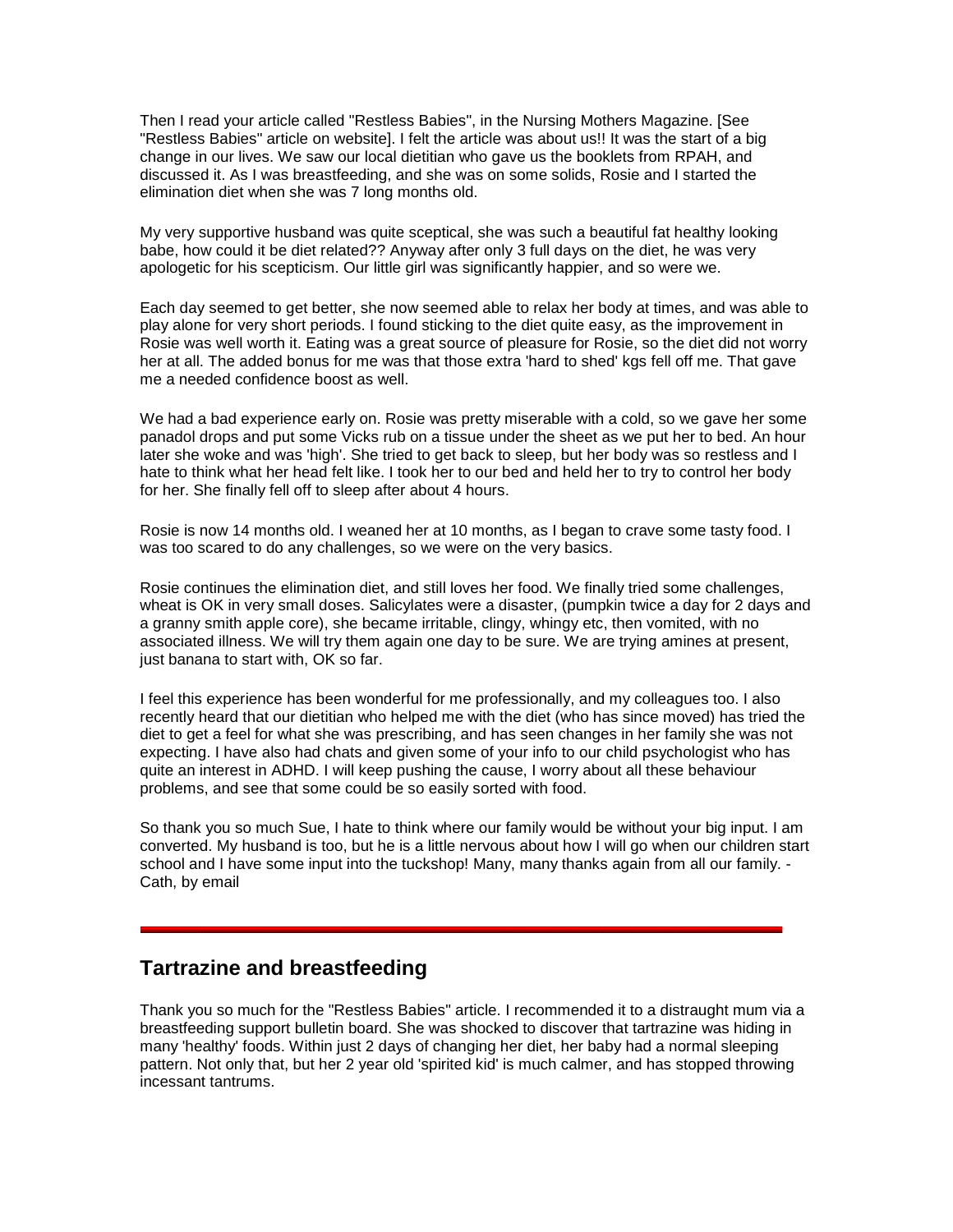Other board members have benefited from the article, including one mum who recognised the frothy 'cappuccino' poops mentioned. She had asked her pediatrician about it, but he had no idea what caused it. Changing her diet to exclude tartrazine cured both the frothy poops and the night waking.

Here are the foods that the mother in the USA was surprised to find tartrazine in: potato bread, yoghurt, canned soup, margarine and cough syrup. She was also eating, and feeding her 2 year old, cakes, cake mixes, donuts, muffins, snack cakes, ice-cream, cookies and crackers, drink mixes, lemonade, pudding mix, boxed meals, rice and pasta dishes, cheesecake, butterscotch candy, jelly and chips all containing tartrazine.

# **Dani's diary**

**Birth -** Chris is born nearly 2 months early. We stay in hospital until Chris is a month old. Staff regularly comment on the huge amount of crying he does and his restlessness. They put this down to a consequence of being prem and assure me he will be more normal and settled by the time he was due to be born.

**2 mths** - Chris doesn't settle - he gets worse, screaming and crying all the time all day and night. Regularly passes out from lack of oxygen. We try every colic remedy available - nothing helps. I even try giving him a range of formulas on the doctor's advice - none of these make any difference so after a few day on each I go back to breastfeeding.

**2 1/2 mths** - we notice Chris has a serious hernia and needs an emergency operation - his stomach is split right across and the muscles are trapping the arteries going to the testes - we hope no permanent damage is done - staff and doctors tell me it was probably caused as a result of the bad colic he has and him pushing in pain all the time. They assure me he will be a lot better when his stomach heals and should settle down - a bit of a contradiction but I go home and hope.

**3 1/2 mths** - I am totally exhausted and can not cope at all anymore - sick of the lack of support and everybody telling me that babies cry and I should just get over it. They all think I am a hypochondriac. I start colouring behaviour charts showing his screaming/crying/grizzling and sleep. I now know I am not exaggerating or pulling things out of proportion - the charts show he is worse than I thought. He is crying and screaming for about 18 hours out of 24. When he does sleep out of exhaustion it will be for one or two hours only - generally throughout the night. He rarely sleeps during daylight hours.

I ring my doctor in desperation. I am afraid I might hurt Chris if I don't get some sleep soon and get him sorted out. My doctor admits us to hospital. The staff take over Chris and I get to sleep. Staff are amazed at the amount Chris screams - at first they think it is just because he is away from me and home but I assure them he is the same at home. His crying continues non stop even after being in hospital over a week and in my arms a lot of the time. The doctor suggests we try the elimination diet. We see our local dietitian. I start the diet. The dietitian suggests we don't give Chris any solids for a while. I read somewhere that he shouldn't get them until he is about 7 to 8 months old.

**4 1/2 mths** Chris is getting a lot better. He isn't screaming near as much though is still crying a fair bit. We really notice it when I eat anything on the no go list - we have to cope with his screaming within 24 hours.

Chris's diarrhea is nowhere near as constant. He is now sleeping for 4 to 5 hour blocks at night and settling quickly after a feed and change. His body language now shows more tiredness rather than pain symptoms when he is upset. His reflux has disappeared.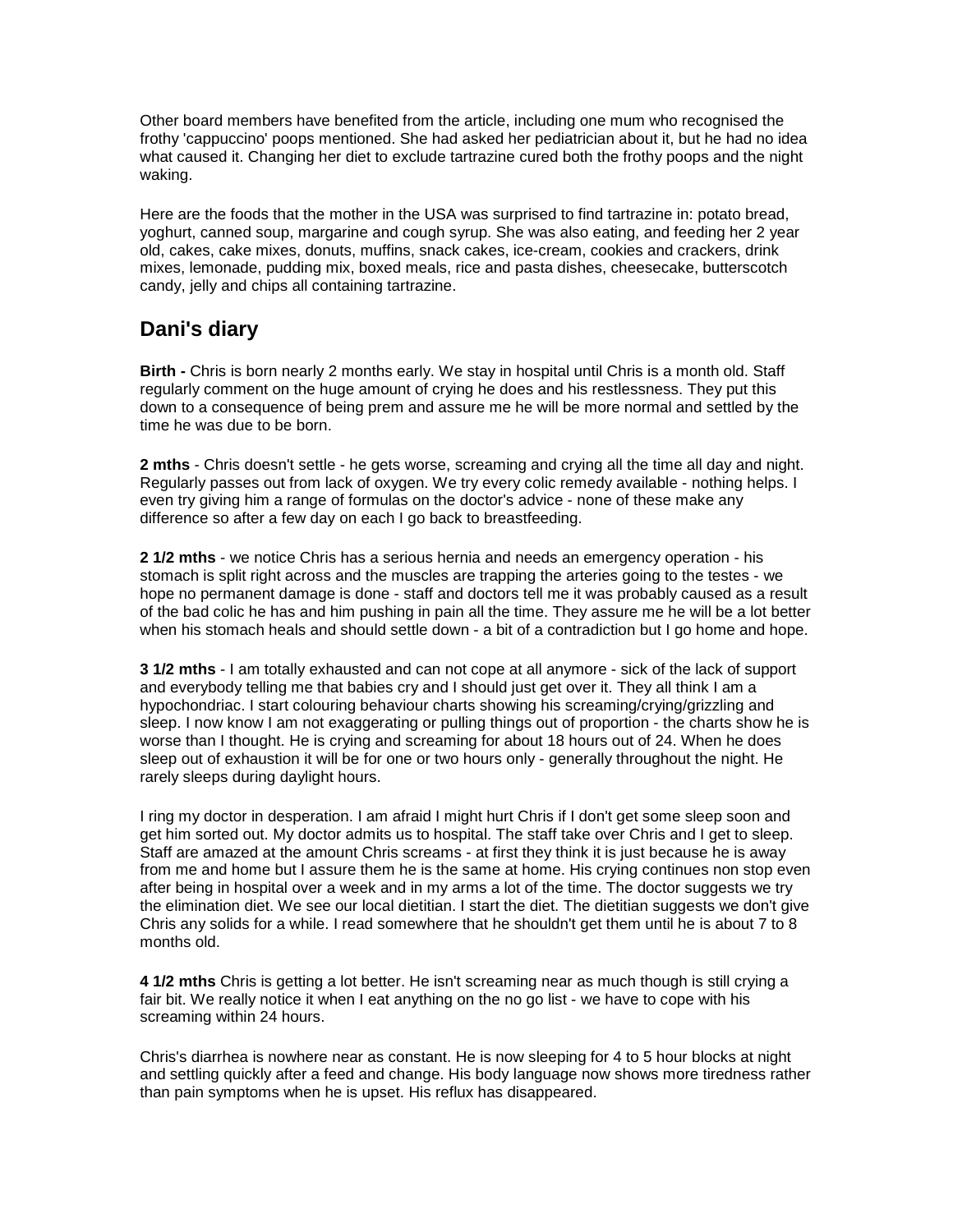**5 1/2 mths** My behaviour charts show that Chris is improving a lot. He is now crying more than screaming. He is slowly getting over all withdrawal symptoms of the many chemicals in the foods that I was eating that were affecting him. I still can't get him to sleep during the day. (The diet is not as effective as it should be because I am making salicylate mistakes like drinking way too much lemonade and eating lots of carrots and pumpkin - but I don't find that out for another 10 months.)

**7 1/2 mths** We start using management strategies to try to get Chris to sleep during the day. Our doctor thinks he can't sleep as he doesn't know how and is not in the habit. We succeed after a week and now Chris is sleeping for 2 hours in the morning and afternoon. We also introduce some solid foods. Chris's crying and grizzling improves hugely. He is now actually appearing to be really happy sometimes.

**12 mths** Chris weans himself and has been on Neocate ever since - other formulas such as soy cause instant unpleasant reactions - back to no sleep and crying a lot.

**14 mths** Chris goes off all carrots and pumpkin - makes it really hard for me to find foods to get him to eat as he eats a huge amount of each of these. We notice a big change in Chris - he stops grizzling altogether and is suddenly really easy to manage. He is a lot more agreeable!! Have a look through my books and discover that pumpkin and carrot are moderate in salicylates - I thought they were low!! No wonder he wasn't 100%. He was obviously getting too many salicylates!

**19 mths** Chris is now fantastic. We are really enjoying him. He reacts to all the things avoided on the elimination diet still so it is not much fun when we try challenges. We really pay for it - he reacts differently with different chemicals. Salicylates, preservatives and amines make him scream in pain and he gets diarrhea. Preservative 282 in bread is by far the worst - within 3 hours Chris is screaming in agony and has chronic diarrhea. When I was breastfeeding and ate 282 he would react within 12 hours. Colours make him really hyperactive, uncontrollable and he ends up getting hurt. - Dani Hewton, WA

# **Rita's baby**

We were doomed from the start when you look back on it.

I grew up on the Great Lakes in Canada. My father worked at Allied Chemical (located on the water) for 20 odd years. We ate fish that he caught in the Lakes two or three times a week. I remember tumours being common in these fish in the latter days. I do wonder what effect living in this environment and eating the fish has had on the situation I am presently in.

I used to be a hairstylist, but had to give it up due to reactions to colours, perms, allergy to latex gloves and sensitivity to customers' perfumes. I also have hayfever. My husband has asthma and seasonal allergies and his whole family has asthma.

From birth, our daughter never slept more than 40 minutes at a time, day or night, and by the second week she screamed most of the time. Nobody understood why she wouldn't "just fall alseep" in her pram or her crib or the car. She was seen by a quite a few doctors, midwives and early childcare nurses but no one did much except to label it reflux and say it would correct itself. Tresillian (mother and baby program) gave a different answer every time. A breastfeeding counsellor put me on a high salicylate diet (peppermint tea, wine, licorice - for relaxation) and told me to feed her around the clock. Needless to say she was totally out of sorts, crying all the time and inconsolable!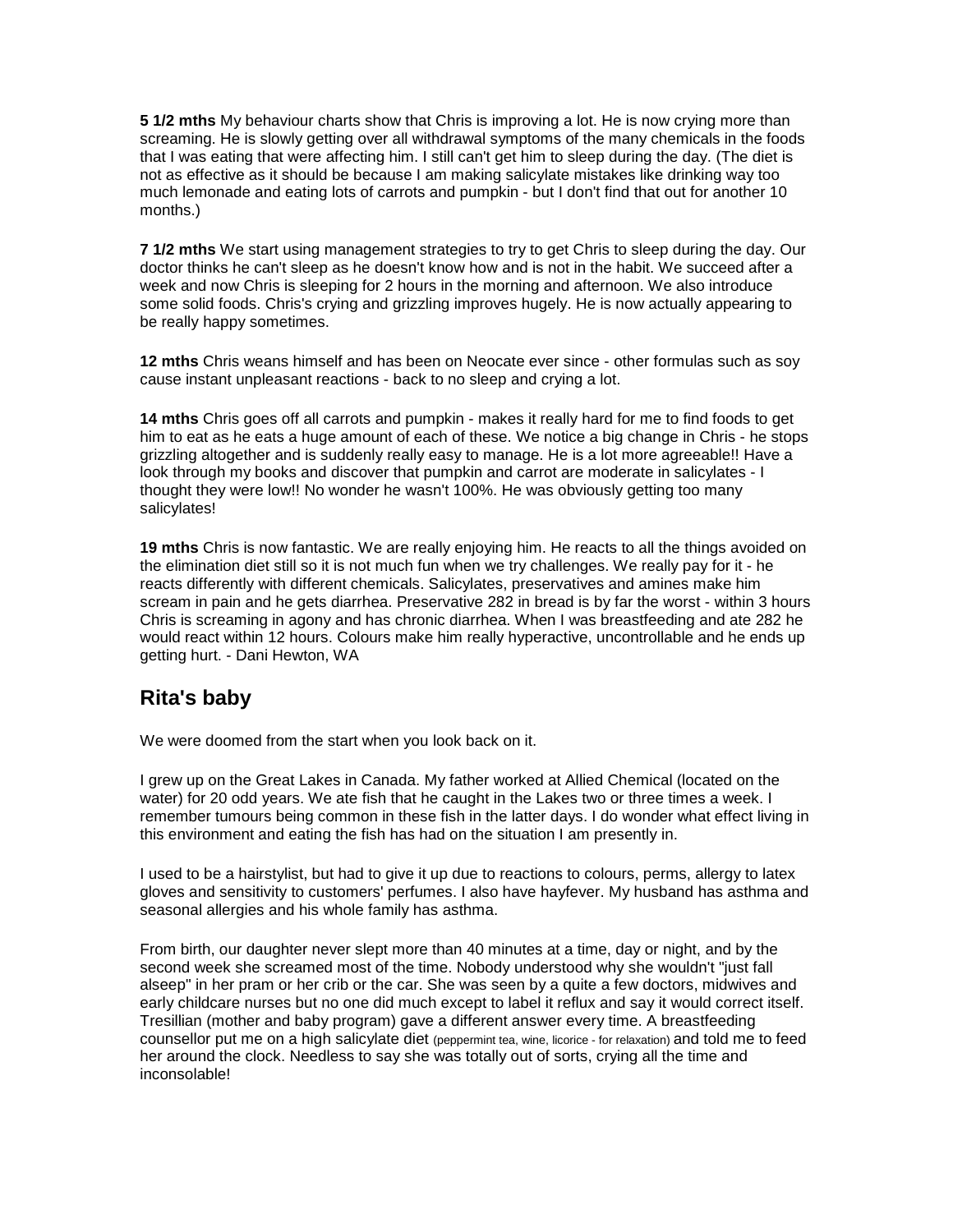Then an early childcare nurse lent me a copy of *Fed Up* and sent me to a dietitian. I immediately started on the elimination diet. My baby calmed down in the beginning, but it wasn't a cure all. I was to the point of just eating rice, chicken and egg and trying to keep my milk supply up to breastfeed. When my baby started losing weight we went to RPAH and started on Neocate. It took a few weeks to wean her but once she was feeling better she accepted it.

Once she was settled we tried to slowly introduce foods from about 6 or 7 months. Except for a small amount of potato and chicken she reacted terribly to everything. She would wake all through the night screaming, refuse a nap and scream all day, refuse her formula and food in general. She was irritable, had loose bowels several times a day, and would be very aggressive.

I also try to stay away from all chemicals in the house for cleaning. She has had terrible reactions to paint fumes in the early days when I didn't realize how sensitive she was. We were trying to renovate our house, that's on hold for a long while.

I had never heard of this before. Allergies to nuts and things yes, but food intolerance and everything that goes along with it, no.

- Rita Mallet, NSW

# **Daniel's story**

From the minute Daniel was born, he was a very unsettled baby. We went home on day three and I expected he would improve when my milk came in. I work as a midwife, so I had some idea of sleepless nights etc, but nothing had prepared me for a baby who screamed constantly when awake and slept very little. My mum said I had been a very colicky baby and my mother-in-law said my husband David had been an extremely colicky baby - so we presumed Daniel was the same.

After three doses of mastitis, I put Daniel on the bottle at five weeks of age. He was just as unsettled on formula as on breast milk. He continued to have several loose green bowel actions a day. The next day we left for the U.K. - my husband David was transferred over there for what was meant to be five weeks but turned into three months. I think ignorance is bliss, when I look back and see myself taking a screaming six week old baby half way across the world to live in a shoe box hotel room. In the U.K. Daniel continued to be very irritable and unsettled. He posited after every feed and only very occasionally vomited. The only place he was happy was in the bath, so we bathed him four times a day some days to keep him quiet. When I look back on my diary of this time, he began interrupting his feeds at about 8 weeks of age. A normal night out for tea (we had no cooking facilities in our room) would be David that would walk out on the pavement with a screaming Daniel while I ate and then we would swap. I remember feeling physically sick myself some nights, he would scream so much.

We visited a doctor for Daniel's immunisations and I told her of his constant screaming - she told me it was colic and that it would improve by three months of age.

I started him on solids early in case he was hungry (rice cereal and tinned pumpkin) and changed to a formula for hungrier babies. He seemed better for a couple of days but then was just as bad.

When we arrived back in Australia I took Daniel to a local GP, the one I had seen as a child myself. Daniel was screaming and it was 11 am. This doctor gave me a lecture about colic (by this stage Daniel was four months old) and said, "how could there be anything wrong with a child that has such good weight gains?" I tried to explain that it was taking 1-2 hours to feed him a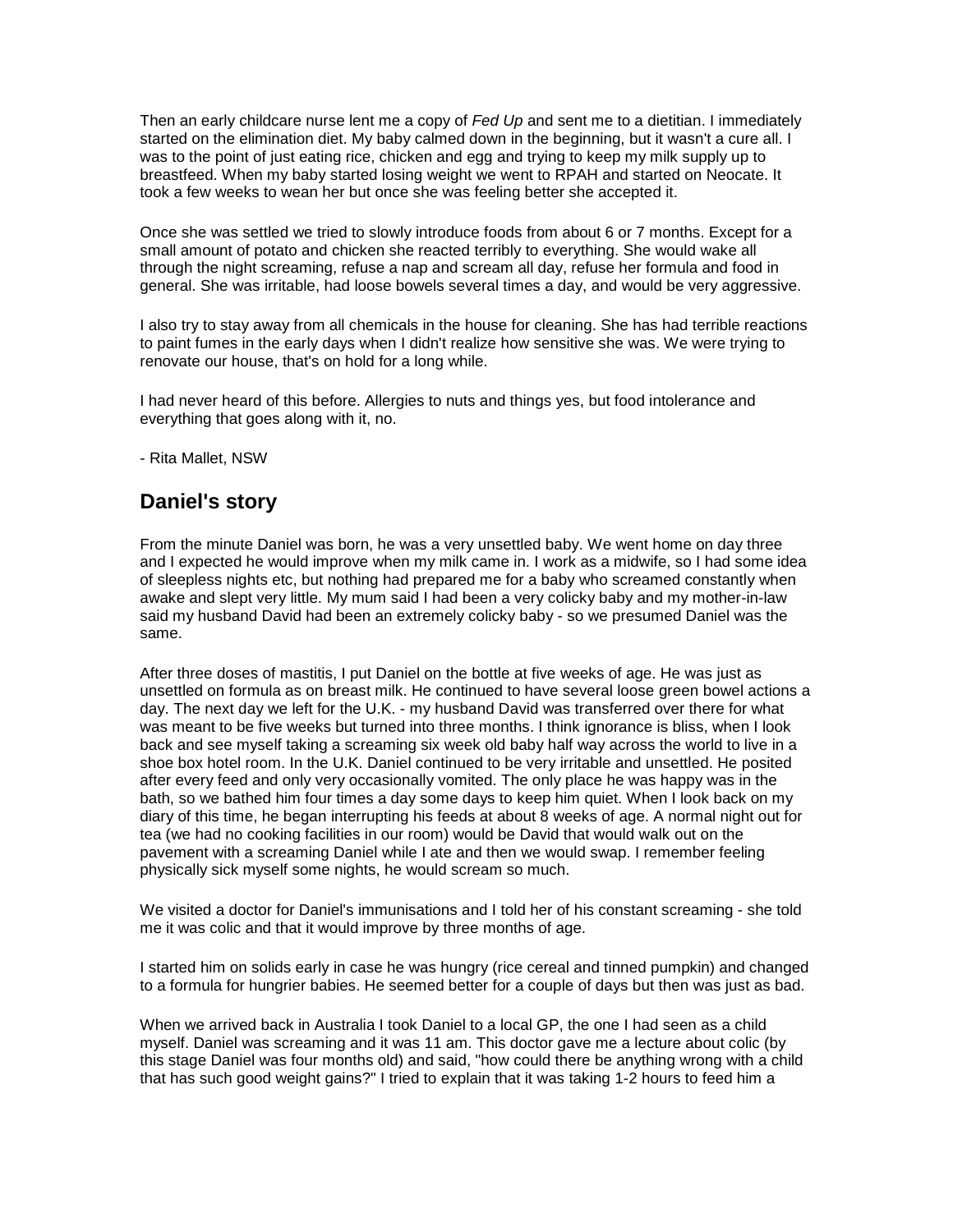bottle, but he just gave me a lecture on midwives not making any better mothers. He threw a referral at me for a paediatrician on the way out the door (I think only to cover himself).

I tried making an appointment with the paediatrician, but. being Christmas, there were none available for another month. So we continued to battle on and tried Daniel on a soy formula which seemed to help for a while, but then he just went back to square one. He got worse with this feeds, arching his back. We would bang toys on his bottle to distract him. At this stage most nights he was sleeping though and I think that was the only way we survived. He continued to scream and whinge all day and I'm sure he was exhausted at night and that is why he slept. Despite all this he continued to gain weight and reach all his milestones. I lost weight rapidly and was lighter than before falling pregnant. We contemplated that he was just an attention-seeking baby because when we played on the floor, or took him somewhere different, with different toys, he was okay.

The feeding continued to get worse so two and a half months after seeing the GP, when Daniel was six months old I took him to a paediatrician He immediately diagnosed reflux and oesophagitis (inflammation and ulceration of the oesophagus) and started Daniel on Ranitidine (Zantac) which reduced the acid in the stomach, to stop the 'heartburn' type pain. I will never forget what a relief it was to get a diagnosis; little did I know that this was only the start.

Daniel's feeds immediately improved on the Zantac but he continued to be very irritable and whiny between feeds. Three weeks later we started him on Prepulsid (Cisapride) which increases the rate of the stomach emptying, but it didn't seem to make a great deal of difference. We tried him on Nutramigen, in case he was cow's milk intolerant. It seems to help for a couple of weeks, but then he just went back to the old irritable Daniel.

I had become suspicious of a few things in his diet. We went camping over Easter and I gave him a Heinz tomato based baby food - it came out the other end looking nearly same as it went in and Daniel was extremely unsettled all weekend. A booklet from a support group for reflux babies mentioned avoiding acidic foods for reflux babies so we presumed that was the reason it was upsetting him. Luckily, for this reason, we didn't give him Kiwi fruit, oranges or fruit juice.

At eight months of age he was still whingeing all day and throwing huge temper tantrums (head banging the dishwasher) so our paediatrician organised a barium swallow. He also started him on Mylanta four times a day. The first week on Mylanta he was wonderful and that week he had the barium swallow, which was normal, much to my disgust. The next week he was worse than ever. I stopped the Prepulsid at 12 months and started Daniel on cow's milk, which made no difference.

At this time I went back to work two days a weeks and left my mum to cope with Daniel - there was no way a child care centre would have taken him. I think going back to work was the best thing. I would come home after my two days and feel ready to cope with another week of life with Daniel. My mum says she even dreaded him coming for the two days sometimes.

Around this time I tried a naturopath, masseur and chiropractor, but nothing really helped.

By fifteen months of age he was no better. A normal day was leaving him scream to get him to have his afternoon sleep and to settle at night. I would put him in his room several times a day on a bad day and sit for ten minutes and try to calm myself down. Normal daily tasks such as cooking meals and washing were all done while he screamed.

I returned to his paediatrician and he referred us to a gastroenterologist at the Royal Children's Hospital in Melbourne. He told us that he doubted Daniel's behaviour was due to reflux (Daniel smiled at him and played with the toys in his room!) He advised I stop the Zantac and organised for him to have a pH study (monitors acid in the oesophagus over 24 hours) and gastroscopy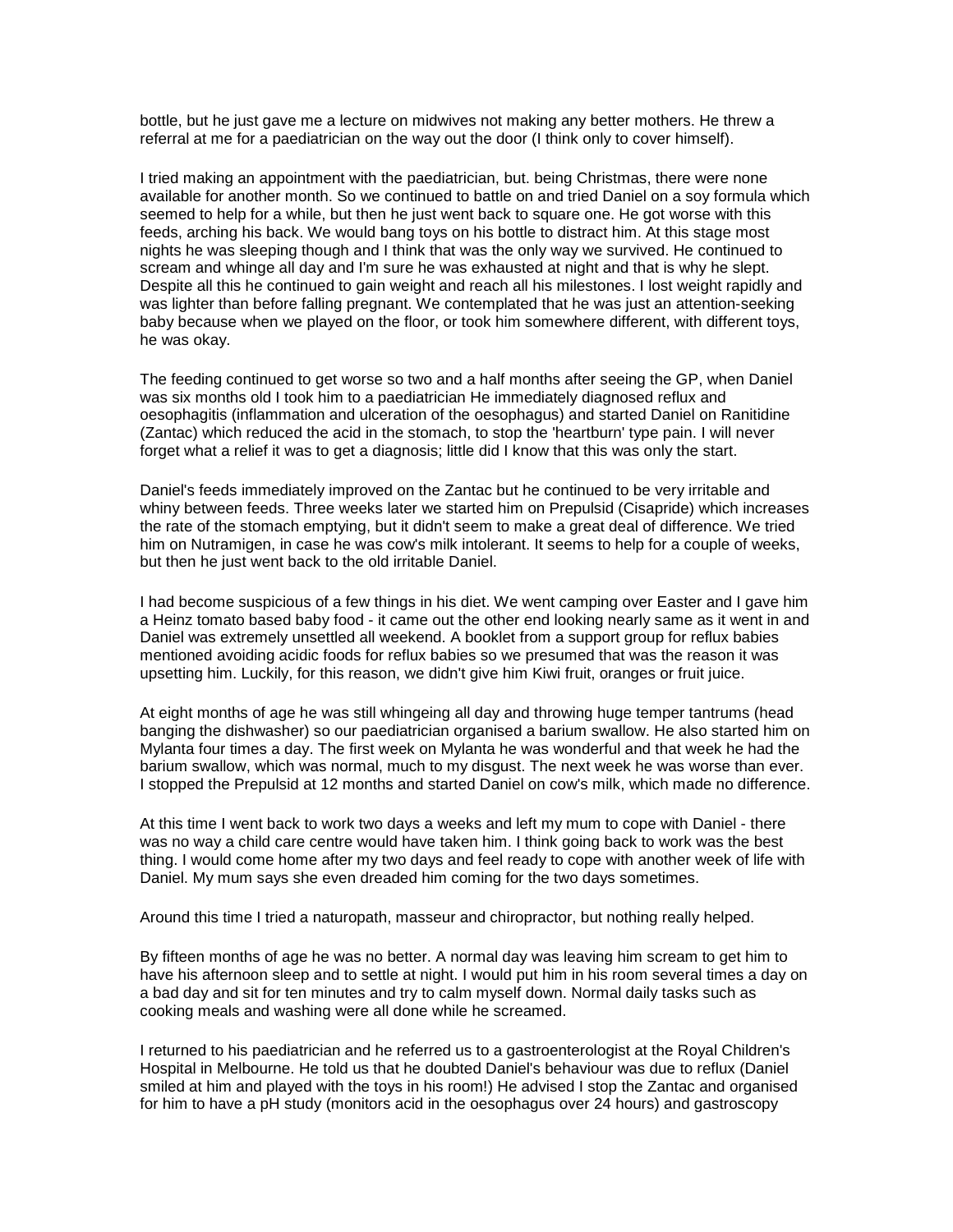(tube to look at the stomach and oesophagus). After stopping the Zantac, David actually seemed a little better and stopped his head banging.

The pH study showed 'mild' episodes of reflux. His gastroscopy showed moderate to severe inflammation and ulceration of his oesophagus and suggested that there may be an allergy involved. They suggested we see the allergy department at the Royal Children's Hospital. They put Daniel on the Neocate diet. He was only allowed Neocate formula, rice, zucchini, apple, pear and potato. The doctor at the allergy department also advised me that these children get into such bad behavioural problems that once they're fed and changed you just have to leave them scream! The diet was a disaster to say the least - to try to get an 18-month-old to drink this formula, that you gag on yourself it's so foul tasting, was impossible. Daniel screamed all week and was so bad by the end of the week I had to take time off work. He was constipated from only drinking small amounts of water.

In desperation we were referred to a surgeon about the possibility of surgical correction. He wasn't convinced - so he sent us for a gastric emptying study, which was very distressing for Daniel - they put a large dome over his fact and stomach. This showed he only refluxed once. The surgeon suggested trying Losec (Omeprazol) which stops acid production in the stomach and helps heal the oesophagus. We started Losec - after about a month we noticed a big difference in his behaviour - he was a much happier little boy and he actually sat and played with toys for short periods of time - something he had never done before.

I was suspicious of food colouring and artificial additives at this stage, as some evenings we described Daniel as 'bouncing off the walls' he was so hyperactive. For this reason we only let him drink plain milk and water and filled him full of 'healthy' fruits, vegetables and cheese!

Like everything else the effect of Losec was wearing off. Daniel was starting to complain of his 'tummy burning' and pointing to his oesophagus. He required constant amusement and was general a very unhappy little boy. I was finding him nearly impossible to live with and constantly comparing myself to the other mums in playgroup and wondering why they all got so much enjoyment out of their children.

When Daniel was around two and a half years old I happened to got to a seminar through work on food intolerance and allergy run the team at the Royal Prince Alfred Hospital in Sydney. I couldn't believe what I was hearing at the lecture - it was Daniel all over! I immediately sent away for the elimination diet books and got a copy of Friendly Food.

I started off by leaving him on dairy and wheat products. After 1-2 weeks we noticed a difference in his hyperactivity on the diet but he was still having many days of irritability and complaining of his tummy burning. His loose bowel actions were persisting. We stopped dairy products and put him on soy and we starting giving his Losec in pear jam instead of yoghurt. He had watery diarrhoea for two weeks after stopping dairy products as a withdrawal effect. Unfortunately what we didn't know was the Losec is not absorbed properly unless given in something acidic like yoghurt. After one month of giving the Losec in pear jam, Daniel's stomach pain was severe.

After being unwell for three days with a high temperature and complaining of shoulder tip pain, Daniel was finally diagnosed at the Royal Children's Hospital with pneumonia from aspirating on his vomit. (I had seen two other doctors who told me children don't know where their pain is and that he had a viral infection.) The pneumonia was in the back of his lung and was pressing on his diaphragm, which was giving him shoulder tip pain. I have never seen Daniel so sick - we thought he was going to die.

Again in desperation we returned to his gastroenterologist who advise another pH study and returning to the surgeon for fundoplication, which kinks the oesophagus to stop food refluxing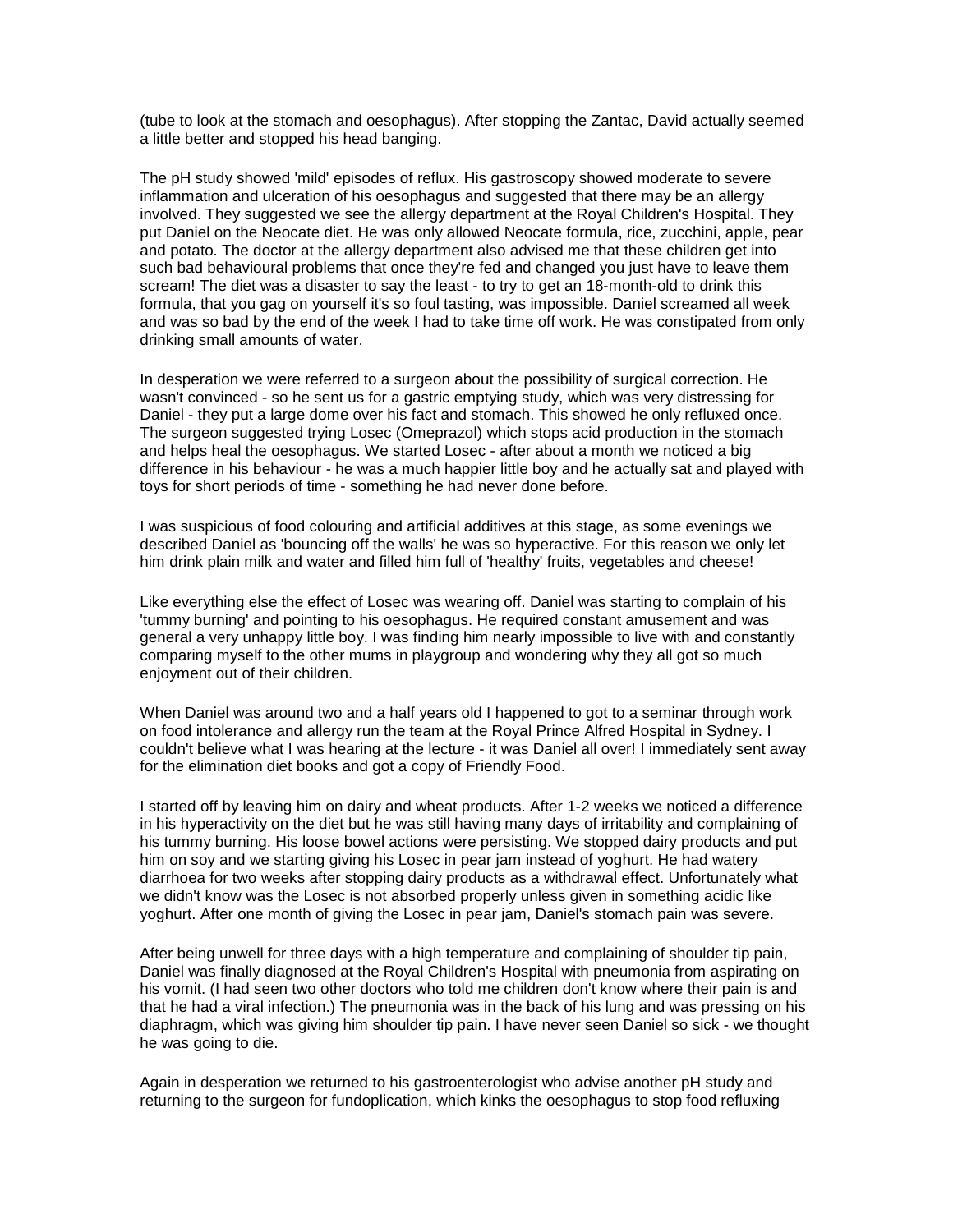back from the stomach. He felt he might have a physical problems as well as an intolerance, which caused hyperactivity. So when he was three, Daniel had fundoplication. We stopped the Losec the night before surgery. The surgery was major - four days in hospital and two days on a morphine infusion. As soon as the morphine stopped Daniel started complaining of his stomach burning but now he pointed to his stomach rather than his oesophagus - the surgery had only moved the pain. We recommenced his Losec on leaving hospital. Daniel's weight had dropped from above to below average, as we struggled to maintain his nutrition on vitamised elimination diet.

I hit rock bottom. I was waking at night in a sweat over what I had put him through. I rang the Royal Prince Alfred Hospital Allergy Clinic in Sydney, beside myself, and they suggested that we bring Daniel up to Sydney. I only wish we had done it prior to the surgery.

At the clinic, his behaviour chart revealed that Daniel was very high for hyperactivity and learning problems and we were told we were dealing with severe food intolerance and ADD. We were advised to try Daniel off pears as he is very salicylate sensitive.

Daniel is now nearly four and in the last month he has been consistently much better. He only tolerates rice, potato, cabbage, beans, chicken, lamb, Nuttelex and restricted amounts of sugar. He is still on Losec which we have increased in the last month to combat his stomach pain. We have found he is no longer reacting as badly to perfumes since stopping pears and maple syrup. Since stopping rice bubbles his aggressive behaviour have ceased. He will actually sit and play with toys now, although his concentration is poor at times. We have tried him on Ritalin but if he's having a bad day food wise, Ritalin only makes him worse.

The last four years all seem to blur into one big nightmare but I realise I was becoming very bitter about the whole thing. I have resolved to look ahead only. Daniel is really a beautiful little boy underneath all the problems he has had. I try to make the most of the good days and not dwell on the bad days – Jenny.

<span id="page-9-0"></span>**More Restless Babies** by Sue Dengate *Reprinted with permission from the February 2008 Australian Breastfeeding Association's magazine Essence.*

 Five years ago, when my article *Restless Babies* was published in the Australian Breastfeeding Association's magazine Essence, I was surprised by the feedback.

 Many mothers had been unaware that food additives can pass through breastmilk to affect babies, and that food additives have been associated with irritability, restlessness and sleep disturbance.

 'I recommended your article to a distraught mum via a breastfeeding support bulletin board,' wrote one breastfeeding counsellor. 'She was shocked to discover that tartrazine [artificial colour 102] was hiding in many 'healthy' foods. Within just two days of changing her diet, her baby had a normal sleeping pattern. Not only that, but her two year old 'spirited kid' is much calmer, and has stopped throwing incessant tantrums.'

 The consumption of food additives in processed foods became widespread in the 1960s and has increased every year since then. The more additives you eat, the more likely you are to be affected, and the effects may be worse when additives are consumed in combinations.

 New mothers are particularly at risk. Cindy from *Restless Babies* knew she had to keep up her fluids while breastfeeding so she drank up to five cans of carbonated lemon flavoured drinks a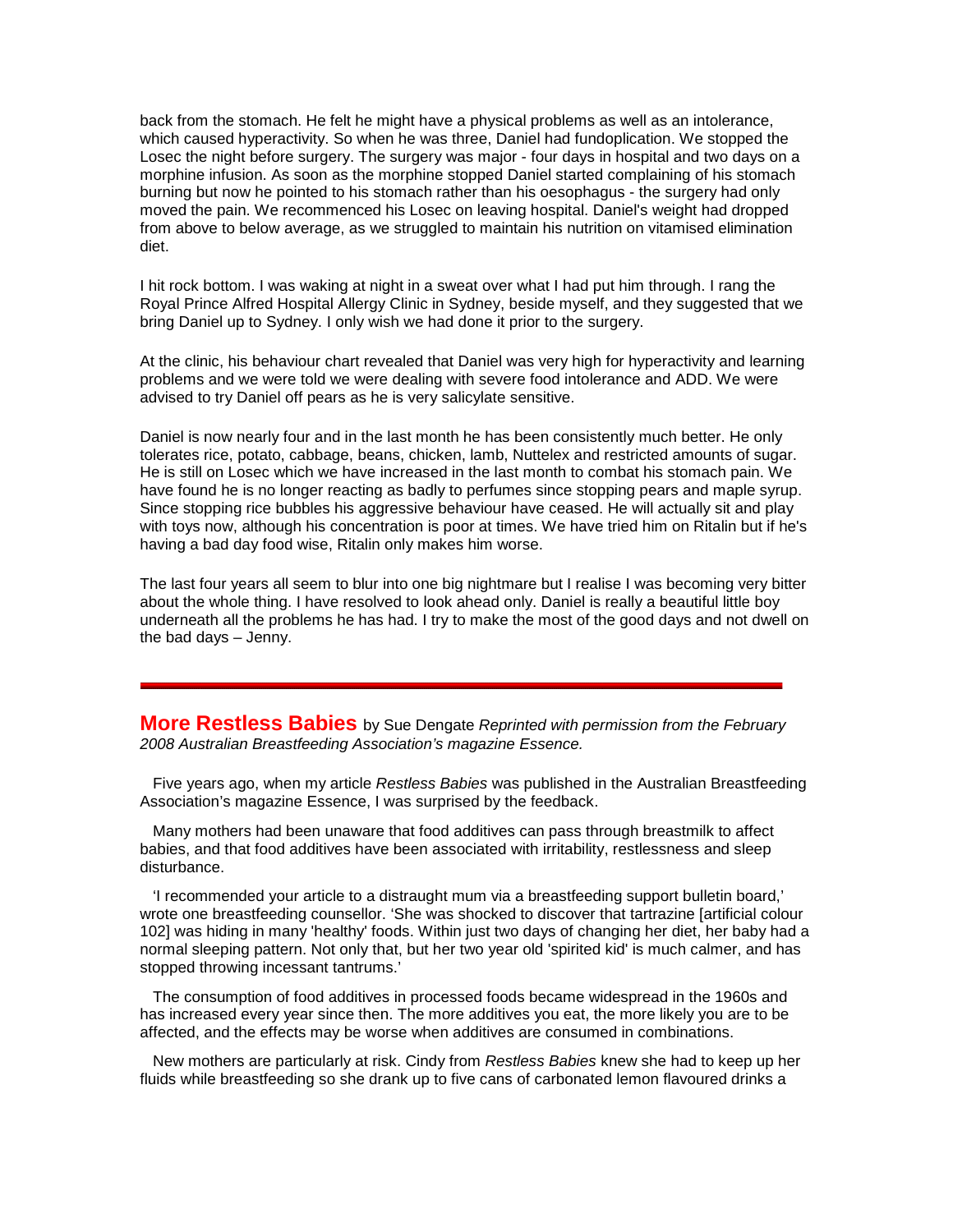day, each containing two additives associated with behavioural problems. Another mother wrote, 'my husband thought he was helping by bringing home takeaways every night'.

#### **The 30 minute rule**

How will you know if your baby or child is affected by additives? Research shows that if reactions don't occur within 30 minutes, consumers don't make the connection. Yet reactions to additives generally occur hours or even days later. With breastfeeding, the delay is much longer. It's usually only by avoiding these additives that you can see a difference.

 When baby Chris Hewton from Western Australia was born he screamed for about 18 hours a day every day for three months, until he and his mother Dani were hospitalised.

 'I am afraid I might hurt Chris if I don't get some sleep,' Dani wrote in her diary. 'The staff take over Chris and I get to sleep. Staff are amazed at the amount Chris screams.' Referred by the hospital doctor to a dietitian, Dani began an elimination diet, and Chris' reflux and diarrhoea started to improve. Due to mistakes, it took nearly 12 months to work out exactly which food chemicals affected him. 'Preservative 282 in bread is by far the worst,' she wrote later. 'Within 3 hours, Chris is screaming in agony and has chronic diarrhoea. When I was breastfeeding and ate 282 he would react within 12 hours. Colours make him really hyperactive'. As well, Chris was affected by some natural chemicals called salicylates.

 Like Dani, most mothers have never heard of salicylates, yet doctors have reported since the 1960s and 70s that some children's behaviour can be affected while 'under the influence' of these natural pesticides in some medications, most fruit and some vegetables. Food processing has led to an increase not only in additives but also in our daily intake of salicylates because, for example, there are many more salicylates in a serve of juice that contains the equivalent of ten oranges plus peel than in one orange.

#### **Allergy or intolerance?**

Food sensitivity runs in families. Babies can be born with a susceptibility to food allergy, reacting to proteins in foods such as peanuts, milk or eggs, or with an intolerance to food chemicals such as additives and salicylates. A family history of hayfever, eczema and asthma suggests an allergic family. Although rare, food allergy is increasing. Mothers in allergic families are urged to delay introduction of peanuts and other known allergens and to avoid them during late pregnancy and breastfeeding.

 'My husband has eczema, but I had no idea this meant we were an allergic family', commented a mother from Coffs Harbour. Alerted to the possibilities of food sensitivity by *Restless Babies*, Ruth discovered through tests at a hospital allergy clinic that her baby's rashes were related to a severe peanut allergy.

 Ruth's baby also had sleeping problems. 'We could never get her to sleep,' Ruth said. A family history of sleeping difficulties, migraines, irritable bowel symptoms or ADHD suggests food intolerance. As it turned out, Ruth's daughter had both food allergy and food intolerance. Although laboratory tests can confirm allergy, there are no scientifically proven tests for food intolerance, so like Dani, Ruth was put on an elimination diet to find out what was affecting her daughter.

#### **How many children are affected?**

When food additives first became common, studies suggested that only a few children were affected. However, as reactions are related to dose and doses are increasing every year, you would expect more children to be affected and that appears to be happening.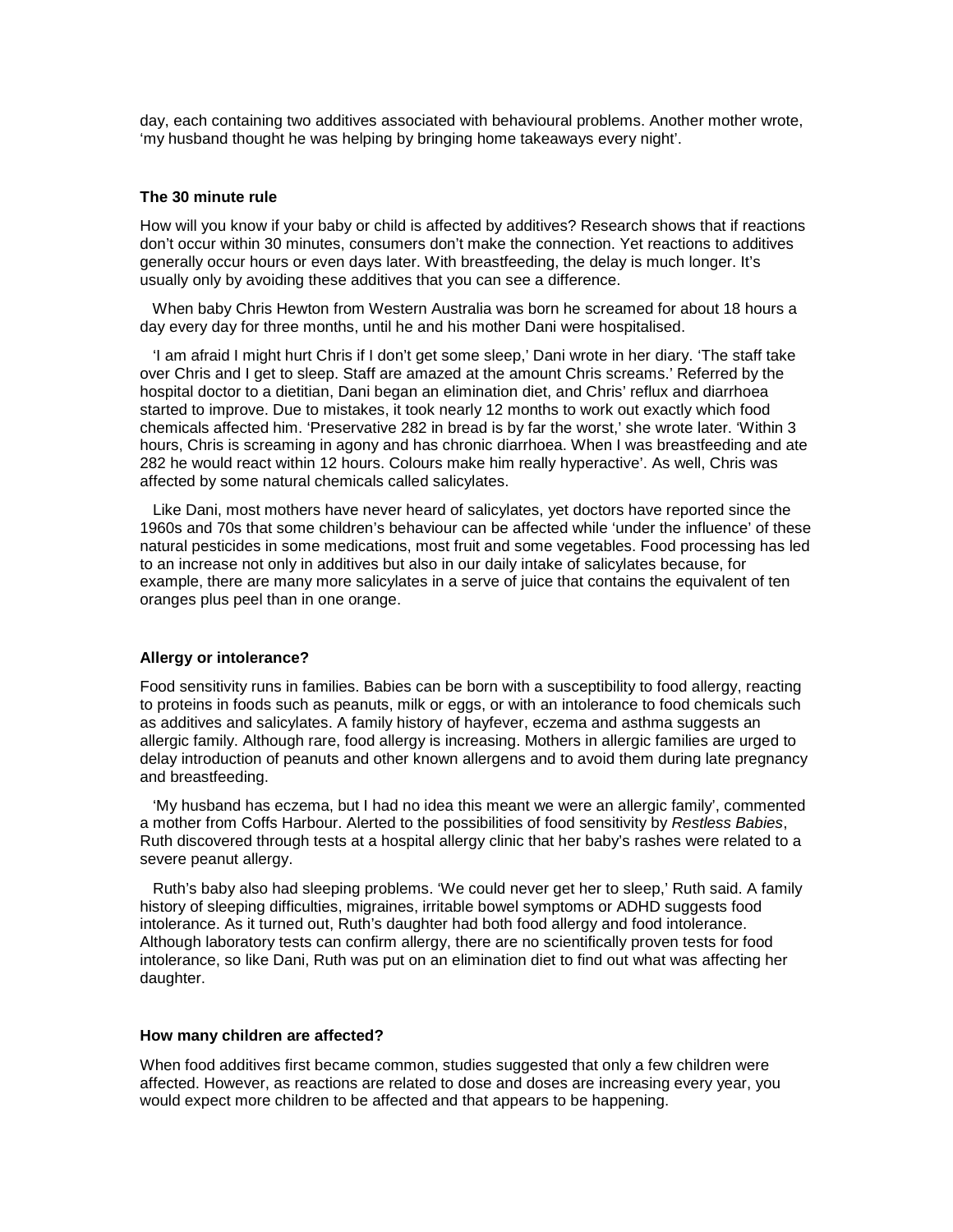Last year I was invited to take part in an additive-free trial at Palmers Island Primary School in Northern NSW. For two weeks, children were offered additive-free breakfasts and asked to avoid nasty additives. Accompanied by a film crew, I visited the school to teach children, staff and parents to read labels. At that stage I doubted whether asking children to avoid additives would make any difference but within a week everyone saw an improvement. After the trial the students were permitted to eat additive-laden treats and everyone could see for themselves the changes in behaviour. Students who had previously been calm and cooperative became loud, cheeky and argumentative.

 'I didn't think I'd see a lot of changes because they eat pretty well anyway' said one mother who was surprised to find her boys played much more cooperatively when she switched from artificially colours lollies to Werthers toffees, and from BBQ flavoured biscuits to plain crackers.

 Altogether, out of the hundreds of additives permitted in our foods, more than 50 (see box) have been linked to a range of problems with sleeping, toilet training, bedwetting, fussy eating, speech delay, behaviour and many other seemingly trivial childrearing issues that can erode family quality of life. As well, there can be reflux, colic, nappy rash and other itchy skin rashes, asthma and headaches.

 All children are affected differently and any food additive can be related to any symptom. Adults can be affected as well, so mothers often discover a food sensitivity themselves.

#### **A '50s diet**

What children ate in the 1950s was low in additives – porridge, preservative free bread, pure butter, fresh fruit and vegetables, home cooked 'meat and three veg', plain biscuits such as butter shortbread, water or milk to drink. There's an additive free recipe booklet on our website with this kind of food and many families can see an improvement by cutting down on additives.

 'Since getting your DVD and booklet, we have been amazed at the level of additives and preservatives in nearly everything we fed to the kids', wrote one father. 'After we started to remove the nasties from our 4 year old son's we saw an immediate difference in his behaviour.'

 A smaller number of families are sensitive to salicylates. For best results with the most sensitive babies, mothers can do a trial of an elimination diet supervised by a dietitian, although it is important to check with your doctor first in case there is medical cause of your baby's problems. Ruth's baby was five months old when she started on her elimination diet. 'Within a couple of days there was a total change', said Ruth. 'It was quite miraculous. Her eczema cleared up, she was settled and she was sleeping well'.

#### **More information**

Food allergy: [www.allergyfacts.org.au](http://www.allergyfacts.org.au/)

Food intolerance: [www.fedup.com.au.](http://www.fedup.com.au/)

A list of supportive dietitians is available from [confoodnet@ozemail.com.au.](mailto:confoodnet@ozemail.com.au)

Sue's new DVD, *Fed Up with Children's Behaviour,* is available through [www.fedup.com.au,](http://www.fedup.com.au/) from selected outlets and online. The Failsafe recipe booklet is freely downloadable from the Fed Up website.

#### **About the author**

Sue Dengate is a psychology graduate and former high school teacher who became interested in the effects of foods on children's behaviour as a result of her own children's experiences. She is author of the Fed Up series of books and runs the Food Intolerance Network with her husband Dr Howard Dengate, a food scientist.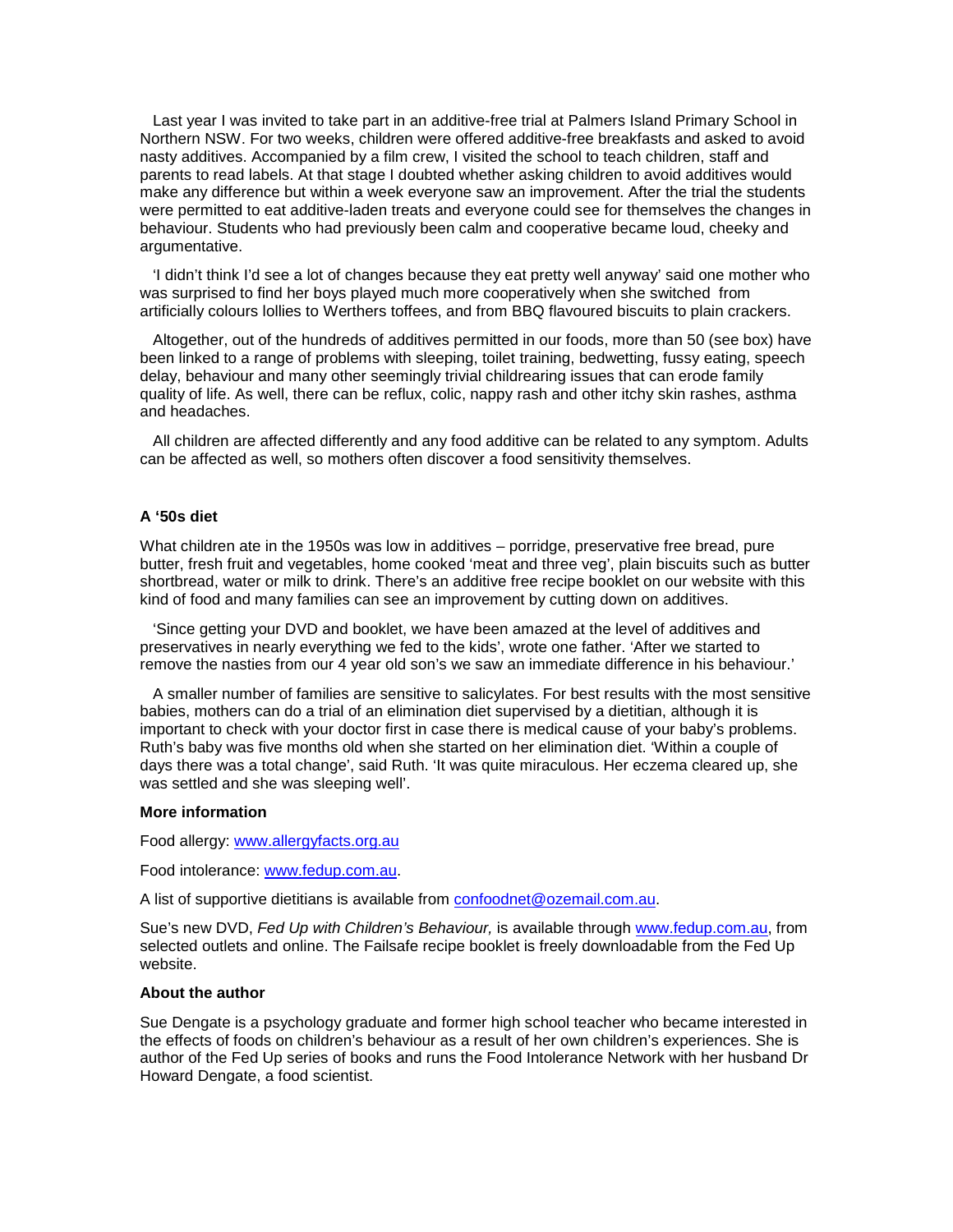# **NASTY ADDITIVES**

### **ARTIFICIAL COLOURS**

102 tartrazine, 104 quinoline yellow, 107 yellow 2G, 110 sunset yellow, 122 azorubine, 123 amaranth, 124 ponceau red, 127 erythrosine, 128 red 2G, 129 allura red, 132 indigotine, 133 brilliant blue, 142 green S, 151 brilliant black, 155 chocolate brown

## **NATURAL COLOUR**

160b annatto

| <b>PRESERVATIVES</b> - sulphite preservatives are most associated with asthma |                                                                |  |
|-------------------------------------------------------------------------------|----------------------------------------------------------------|--|
| 200-203                                                                       | sorbates (in margarine, dips, cakes, fruit products)           |  |
| 210-213                                                                       | benzoates (in juices, soft drinks, cordials, syrups)           |  |
| 220-228                                                                       | sulphites (in dried fruit, fruit drinks, sausages, and others) |  |
| 280-283                                                                       | propionates (in bread, crumpets, bakery products)              |  |
| 249-252                                                                       | nitrates, nitrites (in processed meats like ham)               |  |
|                                                                               |                                                                |  |

**ANTIOXIDANTS -** *synthetic antioxidants in vegetable oils and margarines*

| 310-312 | Gallates       |
|---------|----------------|
| 319-320 | TBHQ, BHA, BHT |

# **FLAVOUR ENHANCERS**

| 621        | MSG <i>(in tasty foods, fast foods, snack foods)</i>                  |  |
|------------|-----------------------------------------------------------------------|--|
|            | 627, 631, 635 disodium inosinate, disodium guanylate, ribonucleotides |  |
|            | (can be associated with itchy skin rashes)                            |  |
| <b>HVP</b> | hydrolysed vegetable protein, vegetable protein, yeast extract        |  |

# **ADDED FLAVOURS**

There are thousands of artificial flavours which don't have to be identified by number because they are considered to be trade secrets. Flavours may contain unlisted artificial colours and preservatives.

### **References**